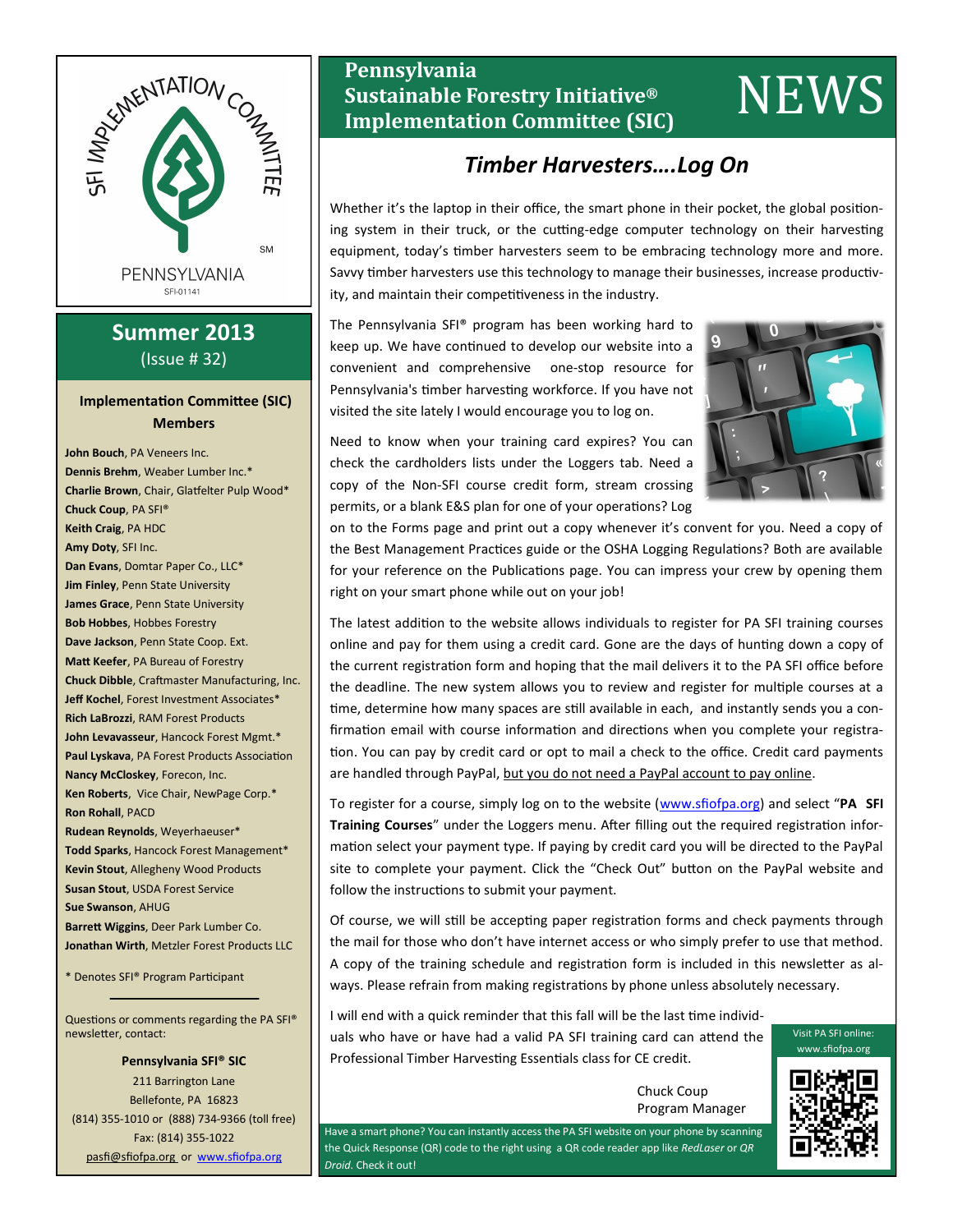## **Sustainable Forestry Initiative® (SFI®)**

SFI Inc. ([www.sfiprogram.org\)](http://www.sfiprogram.org/) is an independent 501(c)(3) non-profit charitable organization, and is solely responsible for maintaining, overseeing and improving the internationally recognized Sustainable Forestry Initiative (SFI) program. Over two hundred million acres (81 million hectares) are certified to the SFI forest management standard, making it the largest single forest standard in the world. SFI chain-of-custody certification tells buyers the percentage of fiber from certified forests, certified sourcing and/or post-consumer recycled content. The SFI program's unique fiber sourcing requirements promote responsible forest management on all suppliers' lands. SFI Inc. is governed by a three -chamber board of directors representing environmental, social and economic sectors equally. In order to broaden the practice of sustainable forestry in our state, the PA SFI Implementation Committee was formed in 1995. Today, the PA SFI® program works to ensure the progress of the national initiative and advance sustainable forestry practices here in Pennsylvania.

## **SFI, Inc. Program Participants Supporting PA SFI**

*These PA Companies are affiliated with the SFI® Program at the national level through independent third-party certification and provide direct involvement and financial support to the PA SFI® Program.*

#### **Domtar Paper LLC**

**Forest Investment Associates**

**Glatfelter Pulp Wood Company**

**Hancock Forest Management**

**NewPage Corporation**

**Weaber, Inc.**

**Weyerhaeuser**

Summer 2013, Issue #32 - 2 -

## **Pa Game Commission Proceeds with More Deliberate Approach to Bat Preservation**

*By Paul Lyskava, Exec. Director of Pennsylvania Forest Products Association*

Last August, the Pa Game Commission (PGC) published a notice of its intent to consider a state endangered species listing for the Little Brown Bat, the Tri-Colored Bat, and the Northern Long-Eared Bat, all of which are experiencing significant population declines due to the impacts of White Nose Syndrome (WNS). That notice suggested that the state listing would include adoption of a variety of management and mitigation strategies that would impact Pennsylvania's timber harvesting industry.

As a result of intense negative feedback from impacted stakeholders and legislators, the Commission announced in October 2012 that it would hold off on taking action and investigate the matter further. In a written release, PGC Executive Carl Roe stated, "At the present time, it is clear that more discussion, research and coordination need to be done on WNS and the other outside factors that are impacting our bat populations, as well as how we can craft solutions that protect bats without threatening the industries that employ thousands of Pennsylvanians."

Those discussions commenced in late April, as the PGC invited about 100 stakeholders to Harrisburg to begin a dialogue on the future conservation of bats.

At the meeting PGC biologists reported that there currently is only a modest understanding of WNS and its impact on bats. There is also little research on the life cycles of these bats themselves, including the detailed forest or individual tree needs and uses of the bat species threated by WNS.

To date, there has not been a follow-up gathering to the April meeting. A representative from the PGC has stated that the agency will not move forward until it finds a way to protect the species without imposing undue impacts on the industries that will potentially be affected by a state listing and related management of activities.

It is unlikely that the agency will take any further action on the issue this year. Any state action on bats would therefore come under new PGC leadership as current Executive Director Carl Roe has announced that he will retire from the Commission effective January 2014.

Some local, state and national conservation interests are continuing to call for actions to address declining bat populations and protect bats in general. WNS is now impacting bat populations in 22 U.S. States and 5 Canadian provinces. Federal officials are in the initial process of considering a federal endangered species listing of the Little Brown Bat and a number of other bat species.

Back in PA, a number of business and landowner groups, including the Pennsylvania Forest Products Association, are supporting bills which would require the PGC and Fish & Boat Commission to follow a formal protocol prior to listing an animal species as state threatened or endangered. Such a regulatory protocol, which would include mandatory comment periods for the public and regulatory review, is already required of DCNR when it considers state listing of threatened or endangered plant species.

The Sustainable Forestry Initiative®, SFI®, and Implementation Committee Logo are registered service marks of SFI, Inc.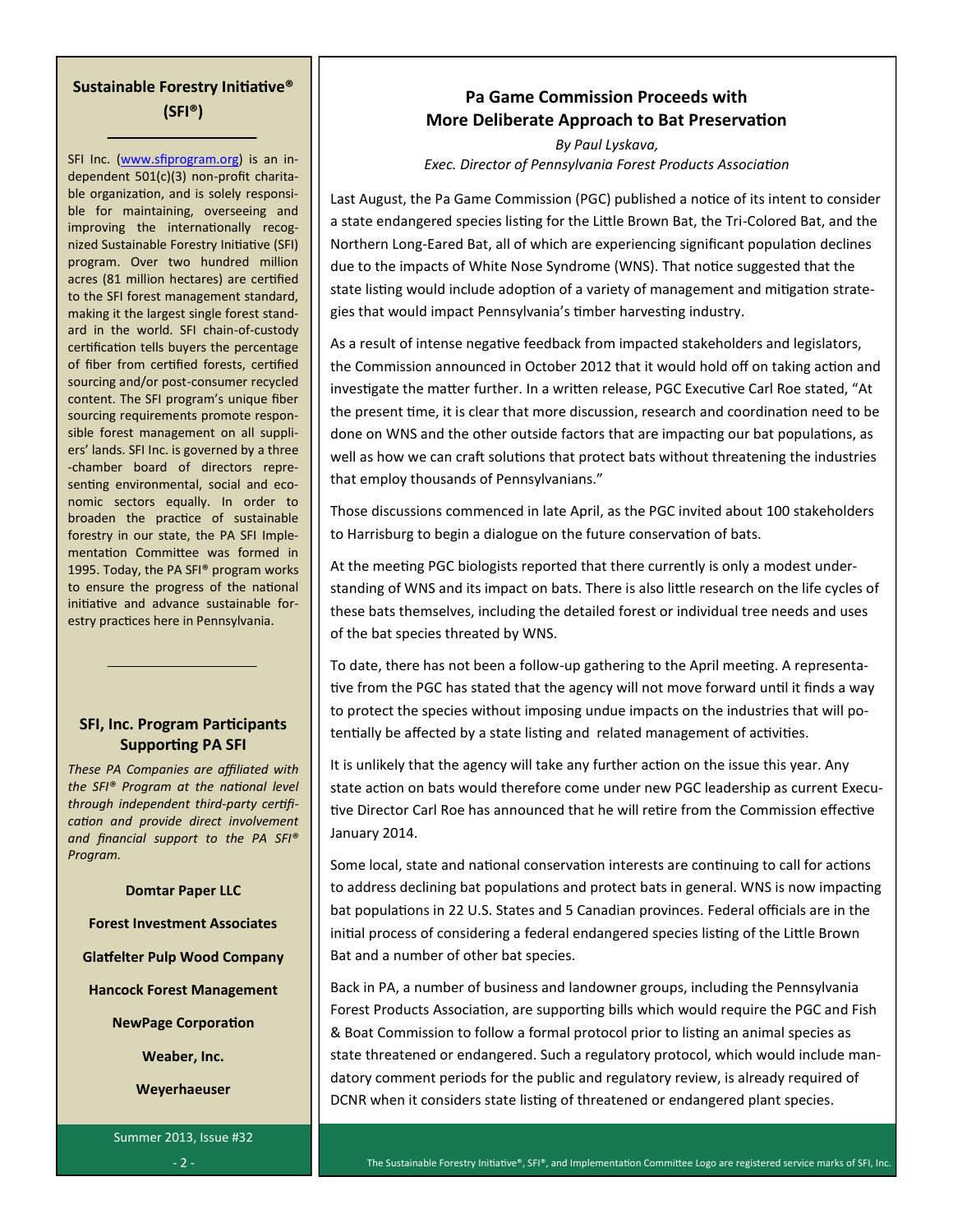#### **PA SFI® SIC Program Partners**

*Program "Partners" are committed to the SFI® Standard and pledge a set contribution annually based on mill production from PA forest resources.*

Brojack Lumber Co. Craftmaster Manufacturing, Inc. Deer Park Lumber, Inc. Dwight Lewis Lumber Company, Inc. Frey Pallet Company Heacock Lumber Company Hoffman Brothers Lumber Inc. JM Wood Products, LLC Kern Brothers Lumber Company, Inc. Lapp Lumber Company Lee Brothers Lumber Company Matson Lumber Company Metzler Forest Products Mick Brothers Lumber Company Mt. Airy Lumber Co. Ordie Price's Sawmill, Inc. Patterson Lumber Company, Inc. Pine Creek Lumber RAM Forest Products, Inc. Renno Brothers Lumber Salem Hardwood, Inc. Trumco Forest Products

### **PA SFI® SIC Program Supporters**

*Program "Supporters" help to promote sustainable forestry practices and pledge meaningful contributions to the PA SFI program.*

> Appvion, Inc. Bingaman & Son Lumber Blue Ox Timber Resources Brooks Site Services, LLC Brownlee Lumber Company Cochran & Zandi Lumber, LLC Cummings Lumber Co., Inc. Hobbes Forestry Services Horizon Wood Products, Inc. Keystone Chipping, Inc. P & S Lumber Company RJ Hoffman & Sons Lumber St Marys Lumber Co., Inc. Sylvandale Forestry W.J. Cox Associates Wheeland Lumber

## **Ken Spaich Named AHUG Logger of The Year**

The AHUG Logger of the Year was awarded to Ken Spaich of Hazel Hurst at the 45th Annual Kane Area Loggers Safety Meeting that was held on March 27 at Johnsonburg.

Spaich has been in the logging business for over 30 years. He has contracted from Kane Hardwood for all his career, starting as contract cutter. Ken started Spaich Logging in 1995.

Safety is always a priority in his logging business. He has taken the PA SFI core training and always completes his yearly continuing education to maintain his standing. To date Ken has completed a total of 100 hours of PA SFI training. Ken is a volunteer fire fighter, a former scout leader and sponsors NWTF, Camo Cares and the Hazel Hurst youth fishing club.

Other logger of the year nominations were Henry "Hank" Smith, Michael Wingard and Doug Karlene.

Reprinted with permission from AHUG Dimensions - Summer 2013 Edition

### **Pennsylvania SFI® Support**

The PA SFI® program works hard to promote sustainable forestry throughout the state by providing logger training, reaching out to Pennsylvania's forest landowners, and promoting the principles and objectives of the SFI standard.

However, these efforts would not be possible without the generous support of the forty-five companies listed along the left side of this newsletter. They believe that responsible environmental behavior and sound business decisions can coexist to the benefit of present and future generations.

The Pennsylvania SIC would like to thank all of these companies for their support and recognize those who have begun contributing to the program this year: **Frey Pallet Company, Metzler Forest Products, Renno Brothers Lumber, and Chochran & Zandi Lumber, LLC.**

## **Bill Moves to Address Sales Tax Inequities for Logging**

On May 29<sup>th</sup>, the House Finance Committee reported out legislation that would amend the state Tax Code to extend the sales tax and use exclusion on the purchases of materials use in timbering, as already exists for most other agricultural activities.

Presently, purchases of most equipment, machinery, materials and services used in farming, other agricultural production operations and manufacturing (including sawmilling) are excluded from sales and use tax. But this sales tax exclusion is not currently extended to purchases used in logging operations, creating both an inequity and confusion among famers, loggers and sawmills.

HB 1183, introduced by state Representative Matt Gabler (R-Elk), would add commercial 'timbering' to the list of activities covered under the farming/ag sales and use tax exclusion. HB 1183 received bipartisan and unanimous support when reported out of the House Finance Committee. The bill must now go to the House Appropriations for further review before possible consideration by the full House.

Reprinted with permission from PFPA The Ticker - May 29, 2013 Edition

## **Training Card Reminders**

With all the many things on the mind of a logger it can be easy to overlook the status of their Pennsylvania SFI training card and let it lapse. Many timber harvesters don't even realize their card has expired until it is too late.

The PA SFI is trying to help keep you up to date by mailing out reminders this summer to everyone with training cards that have expired in 2011, 2012, and

those that are set to expire at the end of this year. Keep an eye out and if you get one you should look into registering for classes this fall.

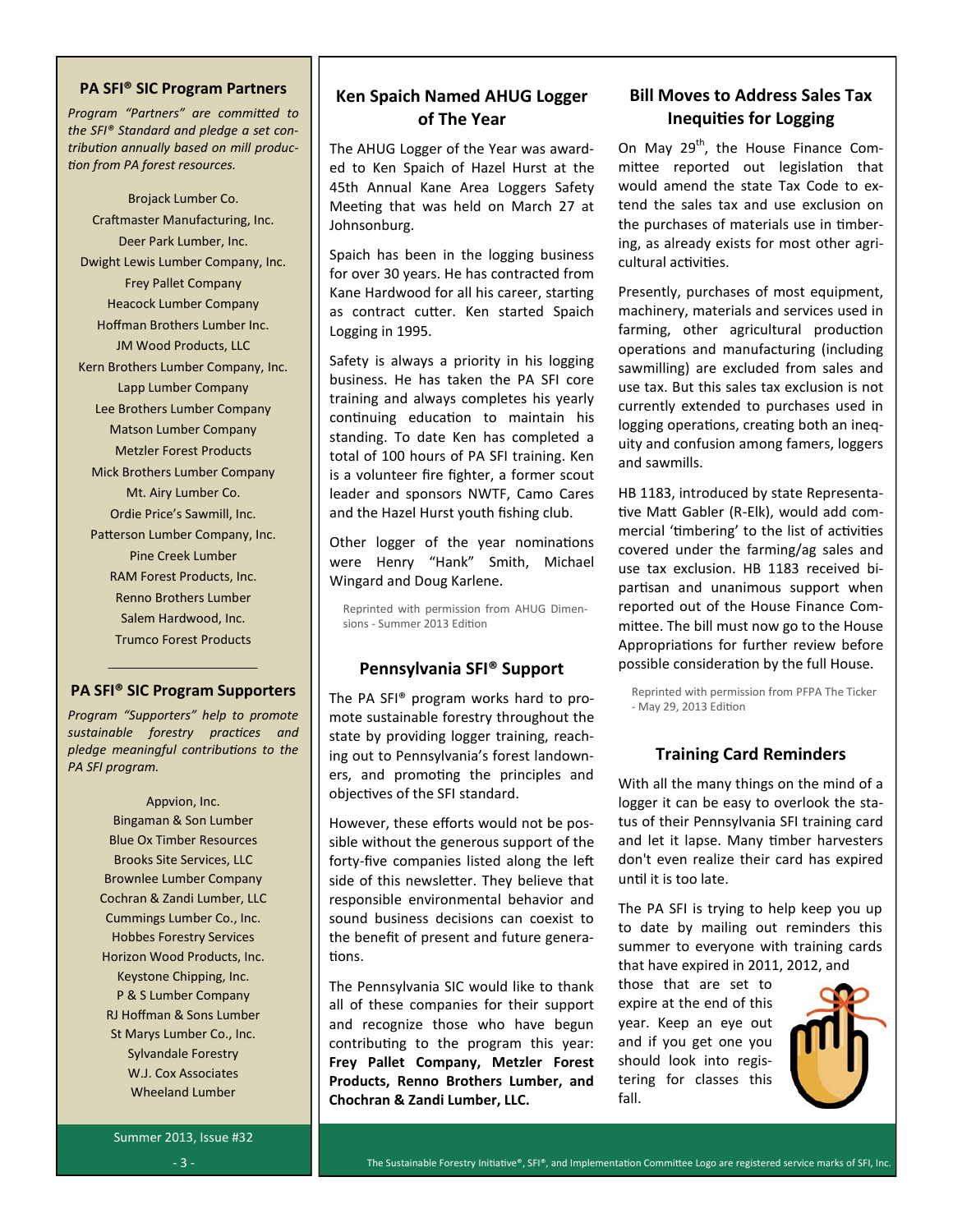

PA SFI® Implementation Committee

211 Barrington Lane

Bellefonte, Pennsylvania 16823

*The SFI® Program is a service of SFI, Inc.*

# **Pennsylvania Sustainable Forestry Initiative® Implementation Committee (SIC)** NEWS

## **Berks County Conservation District Offers E&S Fee Reduction to PA SFI Timber Harvesters**

Cash in on your PA SFI® training by taking advantage of a \$75 discount when submitting your timber harvest E&S plan for review at the Berks County Conservation District. Applicants who have proof of current PA SFI training or who are SAF certified can take advantage of the discount.

The Pennsylvania SFI SIC supports the Berks County Conservation district's new fee schedule and encourages other County Conservation Districts to consider adopting similar reductions in their E&S plan review fees for Timber Harvesters who have proof of current PA SFI logger training.



## **\$23,700+ Raised for Log A Load Program in PA**

This year, fundraising efforts among Pennsylvania's logging and wood products companies have raised more than \$23,700 for the Log A Load for Kids program, a nationwide giving campaign through which loggers and others raise funds to provide medical care to kids in need, regardless of their families' ability to pay.

Proceeds from this and other Log A Load For Kids events will be distributed among the five Children's Miracle Network-affiliated hospitals located in Pennsylvania.

In March, a Continental Pheasant Shoot near Tyrone, PA raised \$4,700 for the Log a Load program. Thirty-six shooters from 26 host companies and organizations participated in the event.

This summer, a truck parade was held at Timber 2013, raising \$19,000+ for the Log a Load program. Over 57 loggers, sawmills and others donated to the effort.

The Pennsylvania SFI® contributed to both events.

Summer 2013, Issue #32

- 4 -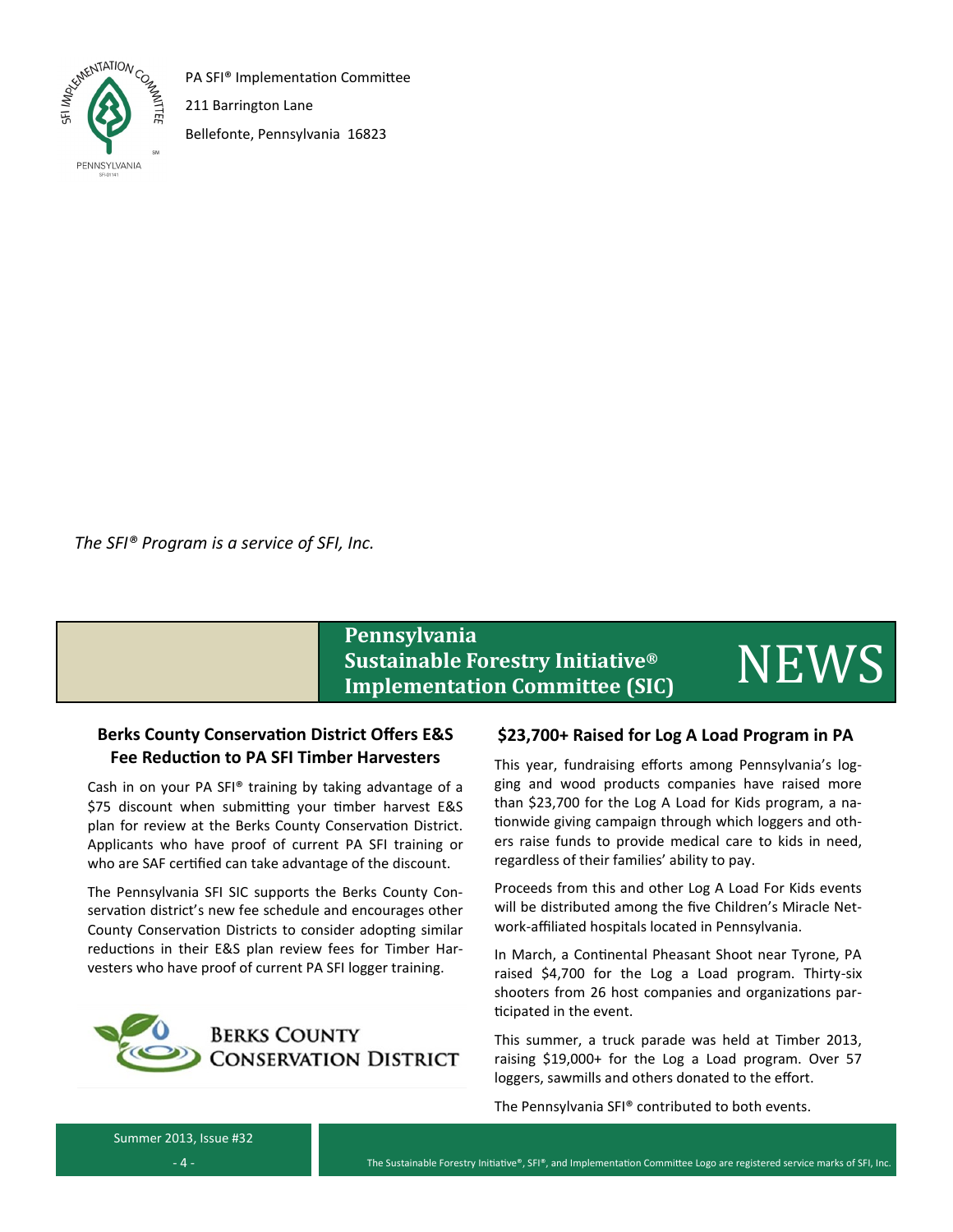

 **Pennsylvania Sustainable Forestry Initiative®** 

**Professional Timber Harvester Training Program**

## **2013 Fall Training Schedule**

#### *REGISTER ONLINE AT: www.sfiofpa.org/course-registration.php*

#### *To avoid course cancellations, pre-registration and payment for all classes is required by the registration deadline.*

#### **CORE TRAINING :**

Individuals must complete <mark>Professional Timber Harvesting Essentials, Game of Logging - Level 1</mark>, and provide proof of current <mark>First Aid/CPR</mark> certification within a 2-year period to receive a PA<br>SFI<sup>®</sup> Training Card. See

| <b>Course Date</b>       | Time        | <b>Course Name (Course Descriptions on Registration form)</b> | <b>Location</b> | Cost        | <b>Register By</b> |
|--------------------------|-------------|---------------------------------------------------------------|-----------------|-------------|--------------------|
| 09/10/13 Tues            | 7:30 a.m.   | Game of Logging - Level 1 (8 hours)                           | Middleburg      | \$<br>90.00 | 09/03/2013         |
| 09/25/13 Wed             | 8:00 a.m.   | Professional Timber Harvesting Essentials (8 hours)           | <b>Blain</b>    | \$<br>85.00 | 09/18/2013         |
| 09/26/13 Thurs           | 7:30 a.m.   | Game of Logging - Level 1 (8 hours)                           | <b>Blain</b>    | \$<br>90.00 | 09/19/2013         |
| 09/27/13 Fri             | 8:00 a.m.   | Basic First Aid and Adult CPR (4 hours)                       | <b>Blain</b>    | \$<br>90.00 | 09/20/2013         |
| 10/08/13 Tues            | 7:30 a.m.   | Game of Logging - Level 1 (8 hours)                           | Penfield        | \$<br>90.00 | 10/01/2013         |
| 10/10/13<br><b>Thurs</b> | 8:00 a.m.   | Professional Timber Harvesting Essentials (8 hours)           | Penfield        | \$<br>85.00 | 10/03/2013         |
| 10/15/13 Tues            | $7:30$ a.m. | Game of Logging - Level 1 (8 hours)                           | Laughlintown    | \$<br>90.00 | 10/08/2013         |
| 10/16/13<br>Wed          | 8:00 a.m.   | Professional Timber Harvesting Essentials (8 hours)           | Laughlintown    | \$<br>85.00 | 10/09/2013         |
| 10/17/13<br><b>Thurs</b> | 8:00 a.m.   | Basic First Aid and Adult CPR (4 hours)                       | Laughlintown    | \$<br>90.00 | 10/10/2013         |
| 10/29/13 Tues            | 7:30 a.m.   | Game of Logging - Level 1 (8 hours)                           | Dushore         | \$<br>90.00 | 10/22/2013         |
| 10/30/13 Wed             | 8:00 a.m.   | Professional Timber Harvesting Essentials (8 hours)           | Dushore         | \$<br>85.00 | 10/23/2013         |
| 10/31/13 Thurs           | 8:00 a.m.   | Basic First Aid and Adult CPR (4 hours)                       | Dushore         | \$<br>90.00 | 10/24/2013         |
| 11/04/13 Mon             | $7:30$ a.m. | Game of Logging - Level 1 (8 hours)                           | Emporium        | \$<br>90.00 | 10/28/2013         |
| 11/05/13 Tues            | $7:30$ a.m. | Game of Logging - Level 1 (8 hours)                           | Emporium        | \$<br>90.00 | 10/29/2013         |
| 11/06/13 Wed             | 8:00 a.m.   | Professional Timber Harvesting Essentials (8 hours)           | Emporium        | \$<br>85.00 | 10/30/2013         |
| 11/13/13 Wed             | 7:30 a.m.   | Game of Logging - Level 1 (8 hours)                           | Huntingdon      | \$<br>90.00 | 11/06/2013         |
| 11/14/13 Thurs           | 8:00 a.m.   | Professional Timber Harvesting Essentials (8 hours)           | Huntingdon      | \$<br>85.00 | 11/07/2013         |
| 11/15/13 Fri             | 8:00 a.m.   | Basic First Aid and Adult CPR (4 hours)                       | Huntingdon      | \$<br>90.00 | 11/08/2013         |

 **Individuals insured through Eastern Forestry Insurance Group can have the \$90 registration fee for GOL classes paid by WJ Cox Insurance. Please submit proof of insurance with your registration form.** 

**Northern Tier Hardwood Association Members can apply for a 50% reimbursement of registration costs after completing courses. Contact NTHA at 570-265-7753.** 

#### **CONTINUING EDUCATION TRAINING :**

One (1) year of CE credit is given for each four (4) hours of training. See the complete PA SFI® Training Program Policy at www.sfiofpa.org.

*If you have or have had a valid PA SFI® Training Card in the last 5 years, you can attend a Professional Timber Harvesting Essentials class for CE Credit (see Core training schedule* 

*above). If you have not taken Game of Logging – Level 1 within the last 5 years, you can attend a Game of Logging – Level 1 class for CE Credit (see Core training schedule above).*

| <b>Course Date</b> | Time        | Course Name (Course Descriptions on Registration form) | Location         | Cost  | <b>Register By</b> |
|--------------------|-------------|--------------------------------------------------------|------------------|-------|--------------------|
| 09/24/13 Tues      | $7:30$ a.m. | Game of Logging - Level 2 (8 hours)                    | Youngsville      | 90.00 | 09/17/2013         |
| 10/01/13 Tues      | 8:00 a.m.   | Wildlife Young Forest Initiative (4 hours)             | Lebanon          | 75.00 | 09/24/2013         |
| 10/02/13 Wed       | 8:00 a.m.   | <b>Harvesting Equipment Safety (4 hours)</b>           | Johnsonburg      | 75.00 | 09/25/2013         |
| 10/03/13 Thurs     | 8:00 a.m.   | Harvesting Equipment Safety (4 hours)                  | Towanda          | 75.00 | 09/26/2013         |
| 10/11/13 Fri       | $7:30$ a.m. | Game of Logging - Level 2 (8 hours)                    | Penfield         | 90.00 | 10/04/2013         |
| 10/21/13 Mon       | 8:00 a.m.   | <b>GPS for Timber Harvesters (8 hours)</b>             | <b>Uniontown</b> | 90.00 | 10/14/2013         |
| 10/30/13 Wed       | 7:30 a.m.   | Game of Logging - Level 2 (8 hours)                    | Dushore          | 90.00 | 10/23/2013         |
| 11/07/13 Thurs     | $7:30$ a.m. | Game of Logging - Level 2 (8 hours)                    | Emporium         | 75.00 | 10/31/2013         |
| 11/08/13 Fri       | 8:00 a.m.   | 2013 PA SFI CE Update (4 hours)                        | Petersburg       | 75.00 | 11/01/2013         |
| 11/15/13 Fri       | 12:00 p.m.  | <b>Online E&amp;S Resources (4 hours)</b>              | Huntingdon       | 65.00 | 11/08/2013         |

 **Individuals insured through Eastern Forestry Insurance Group can have the \$90 registration fee for GOL classes paid by WJ Cox Insurance. Please submit proof of insurance with your registration form.** 

**Northern Tier Hardwood Association Members can apply for a 50% reimbursement of registration costs after completing courses. Contact NTHA at 570-265-7753.** 

#### **OTHER CONTINUING EDUCATION TRAINING : (visit http://sfiofpa.blogspot.com)**

The following events are organized by outside groups, and qualify for CE credit. Participants wanting CE credit must submit proof of course attendance and a check for \$20 made payable to PA SFI® SIC for administrative costs. Contact the course sponsor to register.

| <b>Course Date</b> | <b>Course Description / Registration Information</b>                                                                                                                                                                          |  |  |
|--------------------|-------------------------------------------------------------------------------------------------------------------------------------------------------------------------------------------------------------------------------|--|--|
| 09/17/13 Tues      | 2013 Forest Products Executive Development Workshop (8 hours); State College; \$200; Contact PFPA at (717) 901-0420 to register.                                                                                              |  |  |
| 10/09/13 Wed       | How to Keep Your Logger Boots Clean (8 hours) – McConnellsburg Vol Fire Hall. 8:00 am; Free to attend, \$20 for PA SFI credit; Lunch provided; To register,<br>contact Fulton County Conservation District at (717) 485-3547. |  |  |
| 10/10/13 Thurs     | Roach Bauer Forestry Forum (1 hour): "SFI: Creating a Pathway for the Future of Forests" - Kane Area Country Club. 5:30 p.m. \$24 registration. Contact AHUG at<br>hardwood@penn.com or (814) 837-8550.                       |  |  |

. Visit <u>www.sfiofpa.org</u> for the most current training schedule. Programs may be added or cancelled at any time<br>For additional Information, please contact PA SFI® at: (814) 355-1010, or Toll Free (888) 734-9366, <u>pasfi@sf</u>

Pennsylvania Sustainable Forestry Initiative®

211 Barrington Lane, Bellefonte, PA 16823

Phone: (814) 355-1010 / Toll Free: (888) 734-9366 / Fax: (814) 355-1022 Email: pasfi@sfiofpa.org / www.sfiofpa.org

The Sustainable Forestry Initiative®, SFI®, and the SFI® Implementation Logo are registered trademarks of SFI Inc.